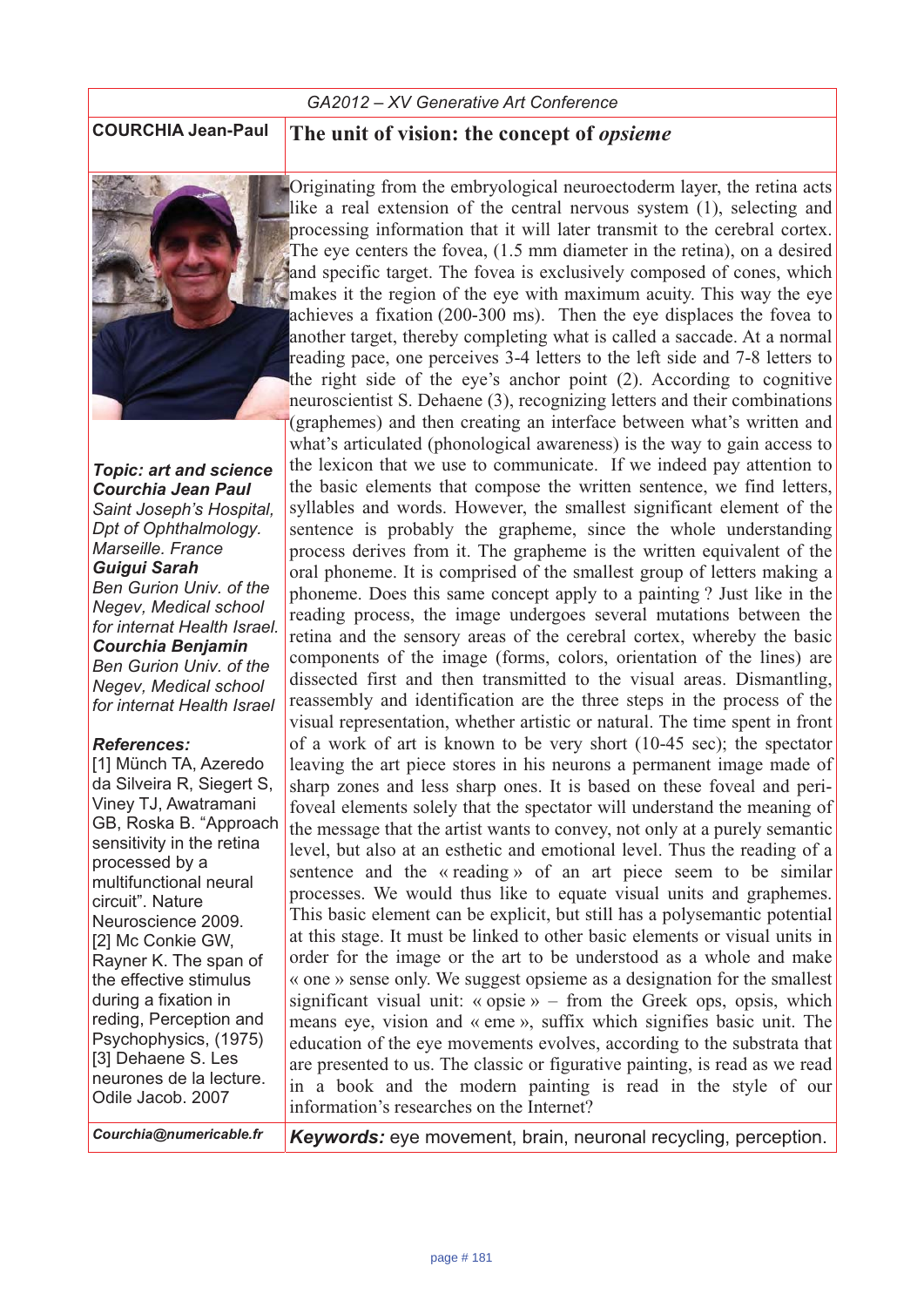# The unit of vision : the concept of opsieme

Courchia Jean Paul, MD

Saint Joseph's Hospital, Dpt of Ophthalmology. Marseille. France e-mail: courchia@numericable.fr

Guigui Sarah

Ben Gurion Univ. of the Negev, Medical school for internat Health Israel.

Courchia Benjamin

Ben Gurion Univ. of the Negev, Medical school for internat Health Israel

Thanks to vision, one can discover and relate to one's surrounding world. The eye is much more than a simple photographic tool which gathers information in order to present it to the brain. Originating from the embryological neuroectoderm laver, the retina acts like a real extension of the central nervous system (1), selecting and processing information that it will later transmit to the cerebral cortex. The study of ocular movements helps us understand how the eye indeed analyzes the surrounding world. The first principle is that visual acuity is not homogeneous in the visual field. First, the eye centers the fovea, a tiny dimple of 1.5 mm diameter in the retina, on a desired and specific target. The fovea is exclusively composed of cones, which makes it the region of the eye with maximum acuity. This way the eye achieves a fixation; with each fixation usually lasting between 200 and 300 ms. Then the eye displaces the fovea to another target, thereby completing what is called a saccade. Vision is thus a succession of fixations and saccades, rather than a single global input. If only foveal vision can generate a sharp vision, the peri-foveal vision is indeed blurred. That is, when one reads a written page, only certain letters are simultaneously perceived acutely, while the rest of the page is blurred (2). At a normal reading pace, one perceives 3-4 letters to the left side and 7-8 letters to the right side of the eye's anchor point (3). Thus, reading consists in fixating onto micro-areas of only a few letters length in the midst of a multitude of letters. According to cognitive neuroscientist Stanislas Dehaene (4), recognizing letters and their combinations -- called graphemes -- and then creating an interface between what's written and what's articulated (phonological awareness) is the way to gain access to the lexicon that we use to communicate. If we indeed pay attention to the basic elements that compose the written sentence, we find letters, syllables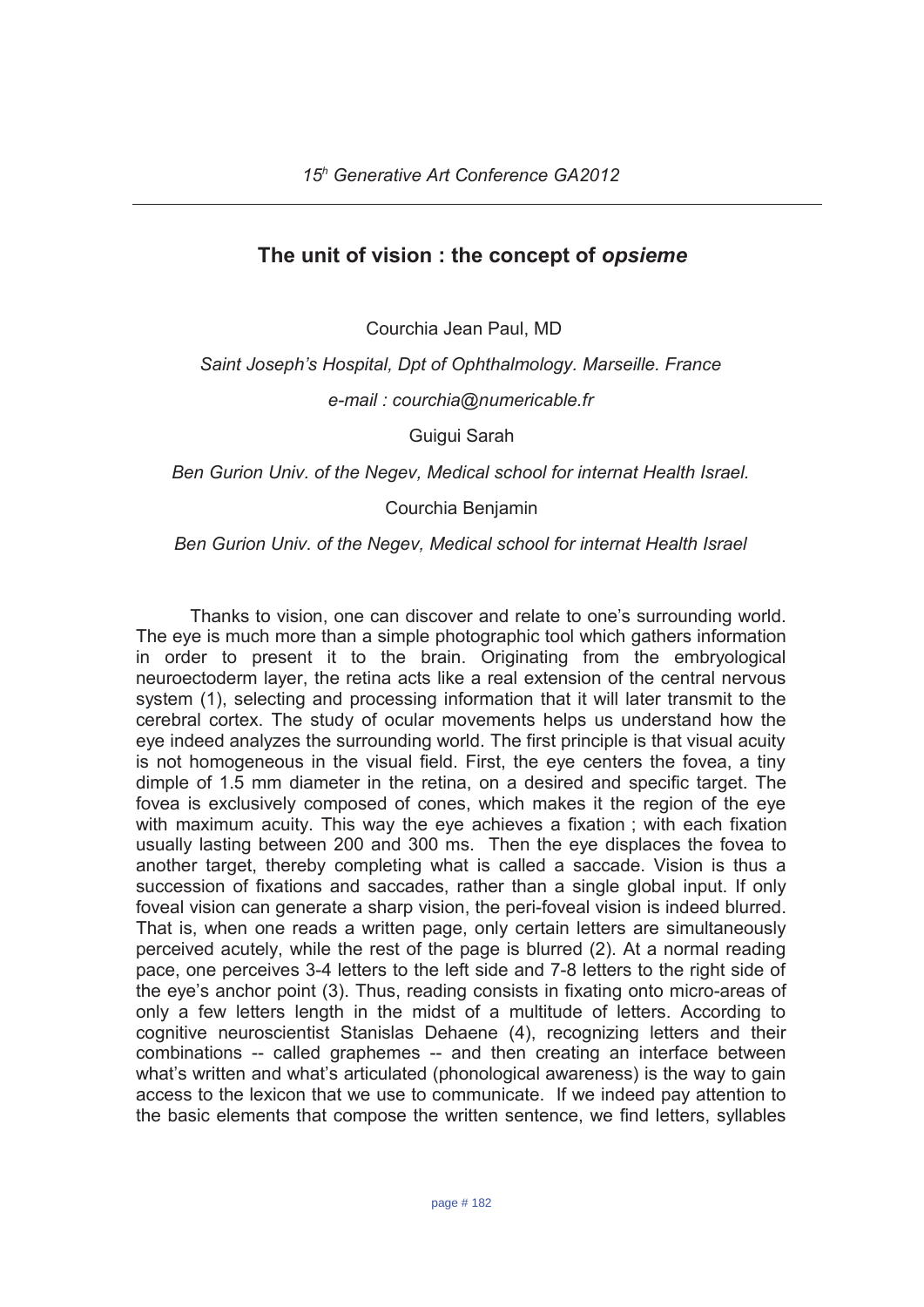and words. However, the smallest significant element of the sentence is probably the grapheme, since the whole understanding process derives from it. The grapheme is the written equivalent of the oral phoneme. It is comprised of the smallest group of letters making a phoneme. For example, in French, the phoneme [o] has several graphemes : o, au, and eau. Unlike a letter, a grapheme represents better the phonology of a language, or what a language sounds like. The French language counts 130 graphemes.

Does this same concept apply to a painting or an image ? Just like in the reading process, the image undergoes several mutations between the retina and the sensory areas of the cerebral cortex, whereby the basic components of the image (forms, colors, orientation of the lines) are dissected first and then transmitted to the visual areas. It is only then that the image is reconstructed, and that it will be confronted against other known representations that are stored in our memory for an identification of the present image. Dismantling, reassembly and identification are the three steps in the process of the visual representation, whether artistic or natural.

The time spent in front of a work of art is known to be very short (10-45 sec); in this time lapse, the spectator leaving the art piece stores in his neurons a permanent image made of sharp zones and less sharp ones. Using Matisse's Odalisque a la culotte grise as an example, figure 1a points to the areas of interest of the painting, and figure 1b represents the painting as seen by the fovea with a few sharp areas standing out from a fuzzy background (5). It is based on these foveal and peri-foveal elements solely that the spectator will understand the meaning of the message that the artist wants to convey, not only at a purely semantic level, but also at an esthetic and emotional level. The painter Avigdor Arikha defines this process: « Similarly to the function of grammar in a string of words, the pictorial constituents operate the picture – dot, line, form and colour in a state of tension – that underlie depiction. It is analogous to a succession of segmental phonemes that constitute a sentence» (6). Thus the reading of a sentence and the « reading » of an art piece seem to be similar processes.

We would thus like to equate visual units and graphemes. Like in reading, the basic visual element in the work of art carries an information that once integrated within the rest of the visual « sentence » will make sense. This basic element can be explicit, but still has a polysemantic potential at this stage. It must be linked to other basic elements or visual units in order for the image or the art to be understood as a whole and make « one » sense only. Can one infer that the understanding of the image is dependent upon the number of fixations? Does the number of fixations correspond to the number of fixations necessary to transition from a polysemantic vision to a homonymous vision?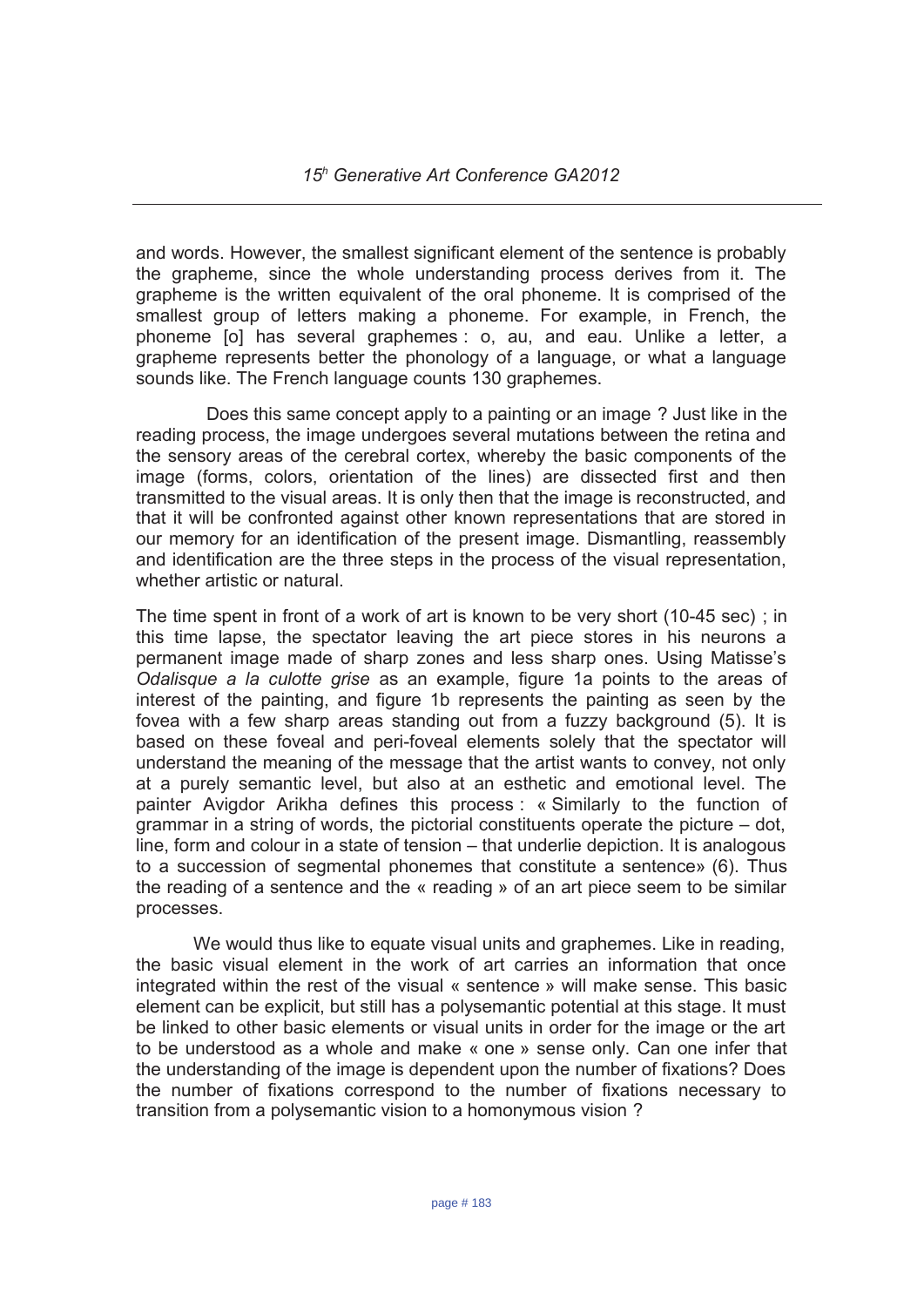Fixation can be equated with the time necessary to identify the smallest significant visual unit in an image. Just as a phoneme is the smallest articulated unit, and a grapheme is the smallest written unit, we suggest opsieme as a designation for the smallest significant visual unit: « opsie » – from the Greek ops, opsis, which means eye, vision and « eme », suffix which signifies basic  $unit.$ 





a

 $\mathsf{b}$